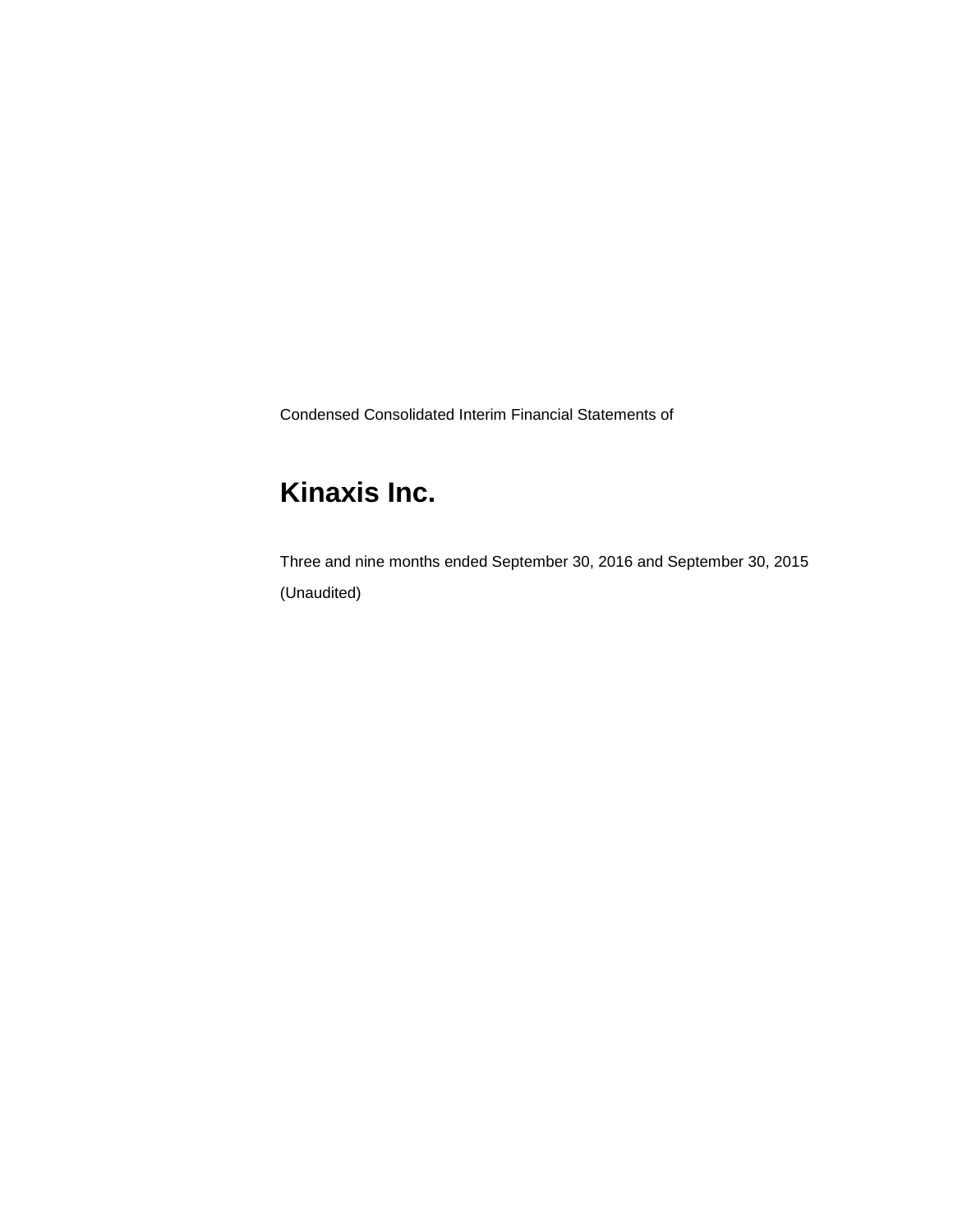Condensed Consolidated Interim Statements of Financial Position

As at September 30, 2016 and December 31, 2015 (Expressed in thousands of U.S. dollars) (Unaudited)

|                                                                                                                          | September 30,<br>2016 | December 31,<br>2015 |  |
|--------------------------------------------------------------------------------------------------------------------------|-----------------------|----------------------|--|
| <b>Assets</b>                                                                                                            |                       |                      |  |
| Current assets:                                                                                                          |                       |                      |  |
| Cash and cash equivalents                                                                                                | \$<br>111,661         | \$<br>99,390         |  |
| Trade and other receivables (note 4)                                                                                     | 31,843                | 15,833               |  |
| Investment tax credits receivable                                                                                        | 1,617                 | 1,532                |  |
| Investment tax credits recoverable                                                                                       | 1,142                 | 2,083                |  |
| Prepaid expenses                                                                                                         | 3,228                 | 1,906                |  |
|                                                                                                                          | 149,491               | 120,744              |  |
| Non-current assets:                                                                                                      |                       |                      |  |
| Deferred tax asset                                                                                                       | 237                   |                      |  |
| Property and equipment (note 5)                                                                                          | 10,731                | 7,352                |  |
|                                                                                                                          | \$<br>160,459         | \$<br>128,096        |  |
| Liabilities and Shareholders' Equity<br><b>Current liabilities:</b><br>Accounts payable and accrued liabilities (note 6) | \$<br>10,963          | \$<br>6,794          |  |
| Deferred revenue                                                                                                         | 49,965                | 40,442               |  |
|                                                                                                                          | 60,928                | 47,236               |  |
| Non-current liabilities:                                                                                                 |                       |                      |  |
| Lease inducement                                                                                                         | 30                    | 62                   |  |
| Deferred revenue                                                                                                         | 14,445                | 14,191               |  |
| Deferred tax liability                                                                                                   | 1,107                 | 1,003                |  |
|                                                                                                                          | 15,582                | 15,256               |  |
| Shareholders' equity:                                                                                                    |                       |                      |  |
| Share capital (note 7)                                                                                                   | 95,352                | 90,808               |  |
| Contributed surplus                                                                                                      | 13,486                | 8,873                |  |
| Accumulated other comprehensive loss                                                                                     | (320)                 | (474)                |  |
| <b>Deficit</b>                                                                                                           | (24, 569)             | (33,603)             |  |
|                                                                                                                          | 83,949                | 65,604               |  |
|                                                                                                                          | \$<br>160,459         | \$<br>128,096        |  |

See accompanying notes to condensed consolidated interim financial statements.

On behalf of the Board of Directors:

*(signed) Douglas Colbeth* Director *(signed) John (Ian) Giffen* Director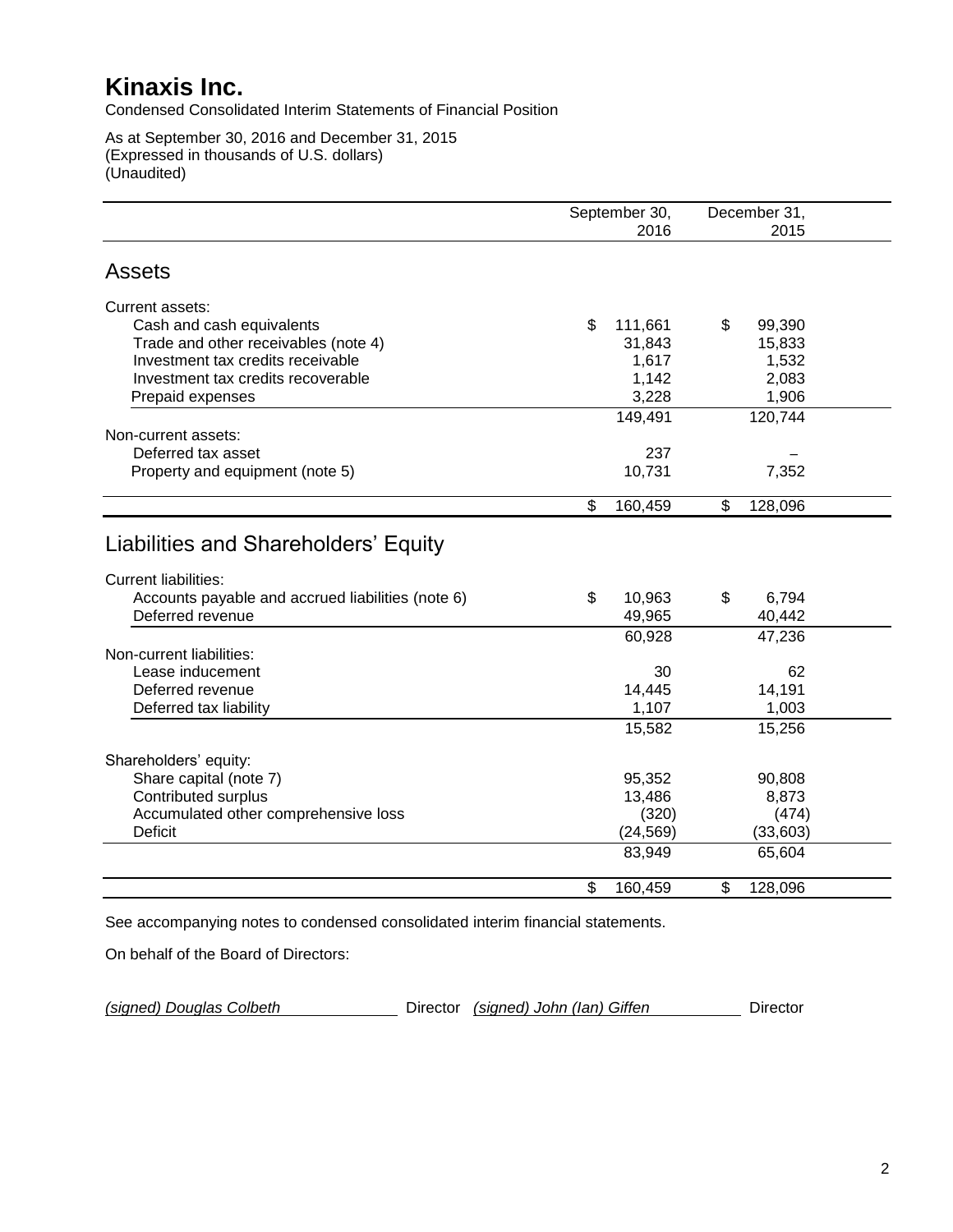Condensed Consolidated Interim Statements of Comprehensive Income

For the three and nine months ended September 30, 2016 and 2015 (Expressed in thousands of U.S. dollars, except share and per share data) (Unaudited)

|                                                                                                                                              | For the three months<br>ended September 30, |                         |    |                         |    | For the nine months<br>ended September 30, |    |                           |
|----------------------------------------------------------------------------------------------------------------------------------------------|---------------------------------------------|-------------------------|----|-------------------------|----|--------------------------------------------|----|---------------------------|
|                                                                                                                                              |                                             | 2016                    |    | 2015                    |    | 2016                                       |    | 2015                      |
| Revenue (note 9)                                                                                                                             | \$                                          | 29,921                  | \$ | 23,665                  | \$ | 85,687                                     | \$ | 67,080                    |
| Cost of revenue                                                                                                                              |                                             | 9,466                   |    | 6,862                   |    | 26,284                                     |    | 18,954                    |
| Gross profit                                                                                                                                 |                                             | 20,455                  |    | 16,803                  |    | 59,403                                     |    | 48,126                    |
| Operating expenses:<br>Selling and marketing<br>Research and development (note 10)<br>General and administrative                             |                                             | 8,085<br>5,684<br>2,617 |    | 4,368<br>3,876<br>2,158 |    | 21,847<br>15,157<br>8,245                  |    | 12,089<br>11,502<br>6,146 |
|                                                                                                                                              |                                             | 16,386                  |    | 10,402                  |    | 45,249                                     |    | 29,737                    |
| Other income (expense):                                                                                                                      |                                             | 4,069                   |    | 6,401                   |    | 14,154                                     |    | 18,389                    |
| Foreign exchange (loss) gain<br>Net finance income                                                                                           |                                             | (53)<br>96<br>43        |    | (497)<br>30<br>(467)    |    | 25<br>229<br>254                           |    | (1,023)<br>96<br>(927)    |
| Profit before income taxes                                                                                                                   |                                             | 4,112                   |    | 5,934                   |    | 14,408                                     |    | 17,462                    |
| Income tax expense                                                                                                                           |                                             | 1,687                   |    | 2,128                   |    | 5,374                                      |    | 6,070                     |
| Profit                                                                                                                                       |                                             | 2,425                   |    | 3,806                   |    | 9,034                                      |    | 11,392                    |
| Other comprehensive income (loss)                                                                                                            |                                             |                         |    |                         |    |                                            |    |                           |
| Items that are or may be reclassified<br>subsequently to profit or loss:<br>Foreign currency translation<br>differences - foreign operations |                                             | 20                      |    | 20                      |    | 154                                        |    | (10)                      |
|                                                                                                                                              |                                             |                         |    |                         |    |                                            |    |                           |
| Total comprehensive income                                                                                                                   | \$                                          | 2,445                   | \$ | 3,826                   | \$ | 9,188                                      | \$ | 11,382                    |
| Basic earnings per share                                                                                                                     | \$                                          | 0.10                    | \$ | 0.16                    | \$ | 0.37                                       | \$ | 0.48                      |
| Weighted average number of basic<br>Common Shares (note 8)                                                                                   |                                             | 24,739,556              |    | 23,957,202              |    | 25,585,823                                 |    | 23,851,437                |
| Diluted earnings per share                                                                                                                   | \$                                          | 0.09                    | \$ | 0.15                    | \$ | 0.35                                       | \$ | 0.45                      |
| Weighted average number of diluted<br>Common Shares (note 8)                                                                                 |                                             | 26,113,401              |    | 25,498,758              |    | 25,905,597                                 |    | 25,365,629                |

See accompanying notes to condensed consolidated interim financial statements.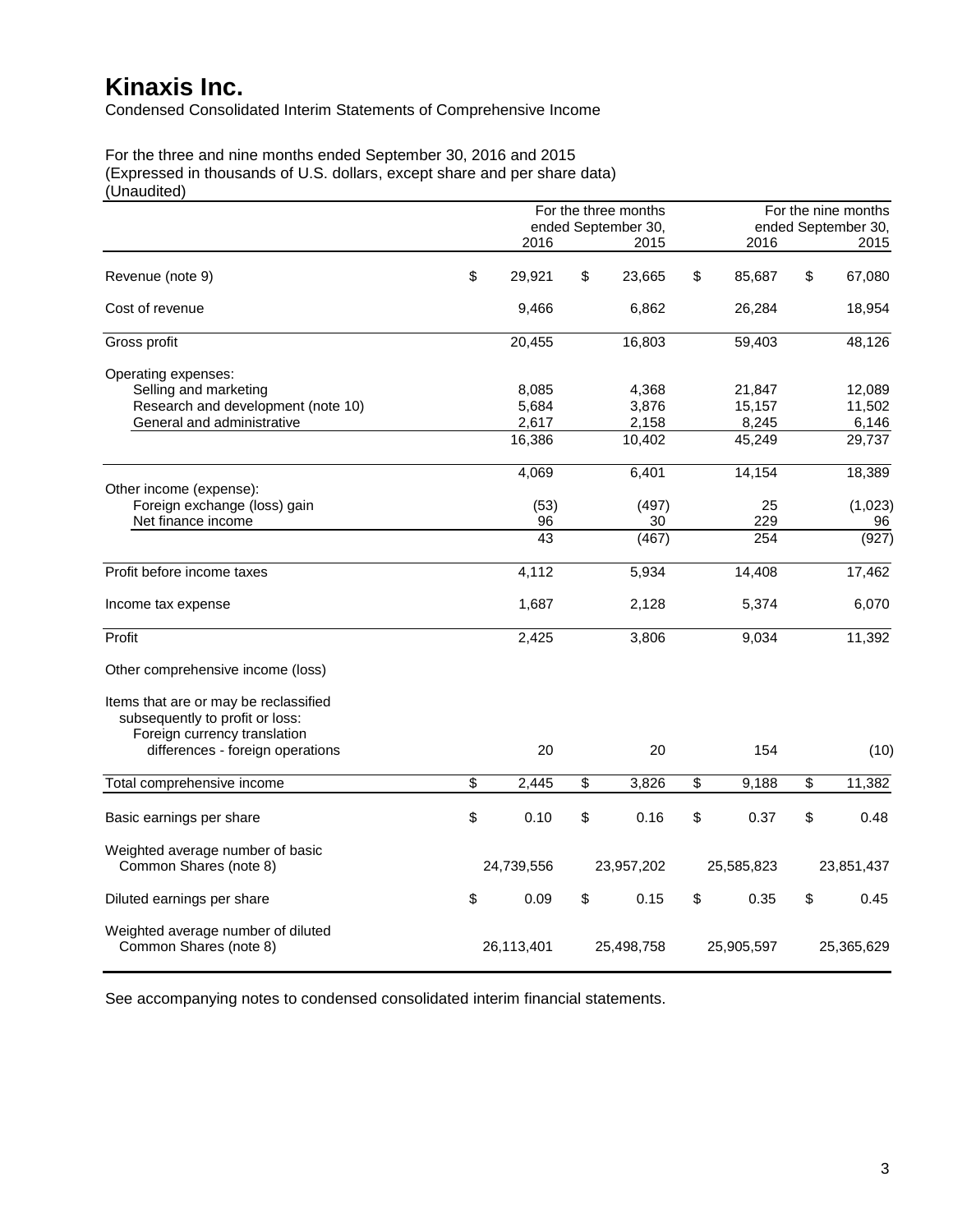Condensed Consolidated Interim Statements of Changes in Shareholders' Equity

For the nine months ended September 30, 2016 and 2015 (Expressed in thousands of U.S. dollars) (Unaudited)

|                                  |              |              | Accumulated<br>other |                 |                     |
|----------------------------------|--------------|--------------|----------------------|-----------------|---------------------|
|                                  | Share        | Contributed  | comprehensive        |                 | <b>Total equity</b> |
|                                  |              |              |                      |                 |                     |
|                                  | capital      | surplus      | loss                 | Deficit         |                     |
| Balance, December 31, 2014<br>S. | 87,219       | \$<br>6,152  | \$<br>(453)          | \$<br>(46, 281) | \$<br>46,637        |
| Profit                           |              |              |                      | 11,392          | 11,392              |
| Other comprehensive loss         |              |              | (10)                 |                 | (10)                |
| Total comprehensive income       |              |              | (10)                 | 11,392          | 11,382              |
| Share options exercised          | 1,414        | (424)        |                      |                 | 990                 |
| Share based payments             |              | 3,223        |                      |                 | 3,223               |
| Total shareholder transactions   | 1,414        | 2,799        |                      |                 | 4,213               |
| Balance, September 30, 2015      | \$<br>88,633 | \$<br>8,951  | \$<br>(463)          | \$<br>(34, 889) | \$<br>62,232        |
| Balance, December 31, 2015<br>\$ | 90,808       | \$<br>8,873  | \$<br>(474)          | \$<br>(33,603)  | \$<br>65,604        |
| Profit                           |              |              |                      | 9,034           | 9,034               |
| Other comprehensive income       |              |              | 154                  |                 | 154                 |
| Total comprehensive income       |              |              | 154                  | 9,034           | 9,188               |
| Share options exercised          | 4,393        | (1, 426)     |                      |                 | 2,967               |
| Deferred share units vested      | 151          | (151)        |                      |                 |                     |
| Share based payments             |              | 6,190        |                      |                 | 6,190               |
| Total shareholder transactions   | 4,544        | 4,613        |                      |                 | 9,157               |
| Balance, September 30, 2016 \$   | 95,352       | \$<br>13,486 | \$<br>(320)          | \$<br>(24, 569) | \$<br>83,949        |

See accompanying notes to condensed consolidated interim financial statements.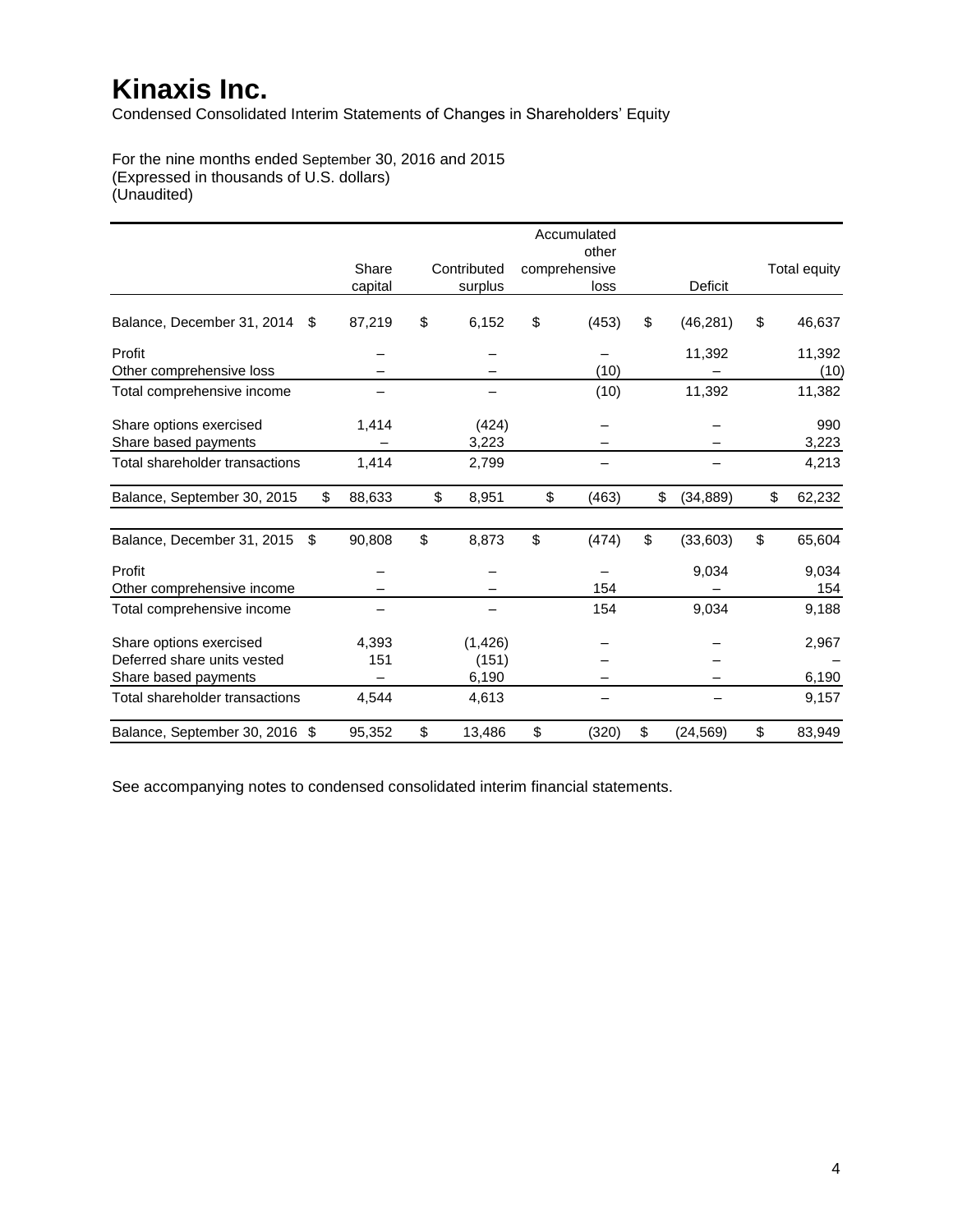Condensed Consolidated Interim Statements of Cash Flows

For the three and nine months ended September 30, 2016 and 2015 (Expressed in thousands of U.S. dollars) (Unaudited)

|                                                        |               | For the three months<br>ended September 30, |               | For the nine months<br>ended September 30, |
|--------------------------------------------------------|---------------|---------------------------------------------|---------------|--------------------------------------------|
|                                                        | 2016          | 2015                                        | 2016          | 2015                                       |
| Cash flows from (used) operating activities:           |               |                                             |               |                                            |
| Profit                                                 | \$<br>2,425   | \$<br>3,806                                 | \$<br>9,034   | \$<br>11,392                               |
| Items not affecting cash:                              |               |                                             |               |                                            |
| Depreciation of property and equipment (note 5)        | 683           | 461                                         | 1,746         | 1,227                                      |
| Share-based payments (note 7)                          | 2,060         | 1,176                                       | 6,190         | 3,223                                      |
| Amortization of lease inducement                       | (10)          | (11)                                        | (32)          | (34)                                       |
| Investment tax credits recoverable                     | 397           | (36)                                        | 941           | (540)                                      |
| Income tax expense                                     | 1.687         | 2,128                                       | 5,374         | 6,070                                      |
| Change in operating assets and liabilities (note 11)   | (8, 493)      | (1,689)                                     | (7,968)       | 15,888                                     |
| Income taxes paid                                      | (259)         | (36)                                        | (1,248)       | (500)                                      |
|                                                        | (1, 510)      | 5,799                                       | 14,037        | 36,726                                     |
| Cash flows used in investing activities:               |               |                                             |               |                                            |
| Purchase of property and equipment (note 5)            | (2,712)       | (851)                                       | (5, 125)      | (3,761)                                    |
| Cash flows from financing activities:                  |               |                                             |               |                                            |
| Common shares issued                                   | 1,199         | 437                                         | 2,967         | 990                                        |
| Increase (decrease) in cash and cash equivalents       | (3,023)       | 5,385                                       | 11,879        | 33,955                                     |
| Cash and cash equivalents, beginning of period         | 114,836       | 85,166                                      | 99,390        | 56,725                                     |
| Effects of exchange rates on cash and cash equivalents | (152)         | 75                                          | 392           | (54)                                       |
| Cash and cash equivalents, end of period               | \$<br>111,661 | \$<br>90,626                                | \$<br>111,661 | \$<br>90,626                               |

See accompanying notes to condensed consolidated interim financial statements.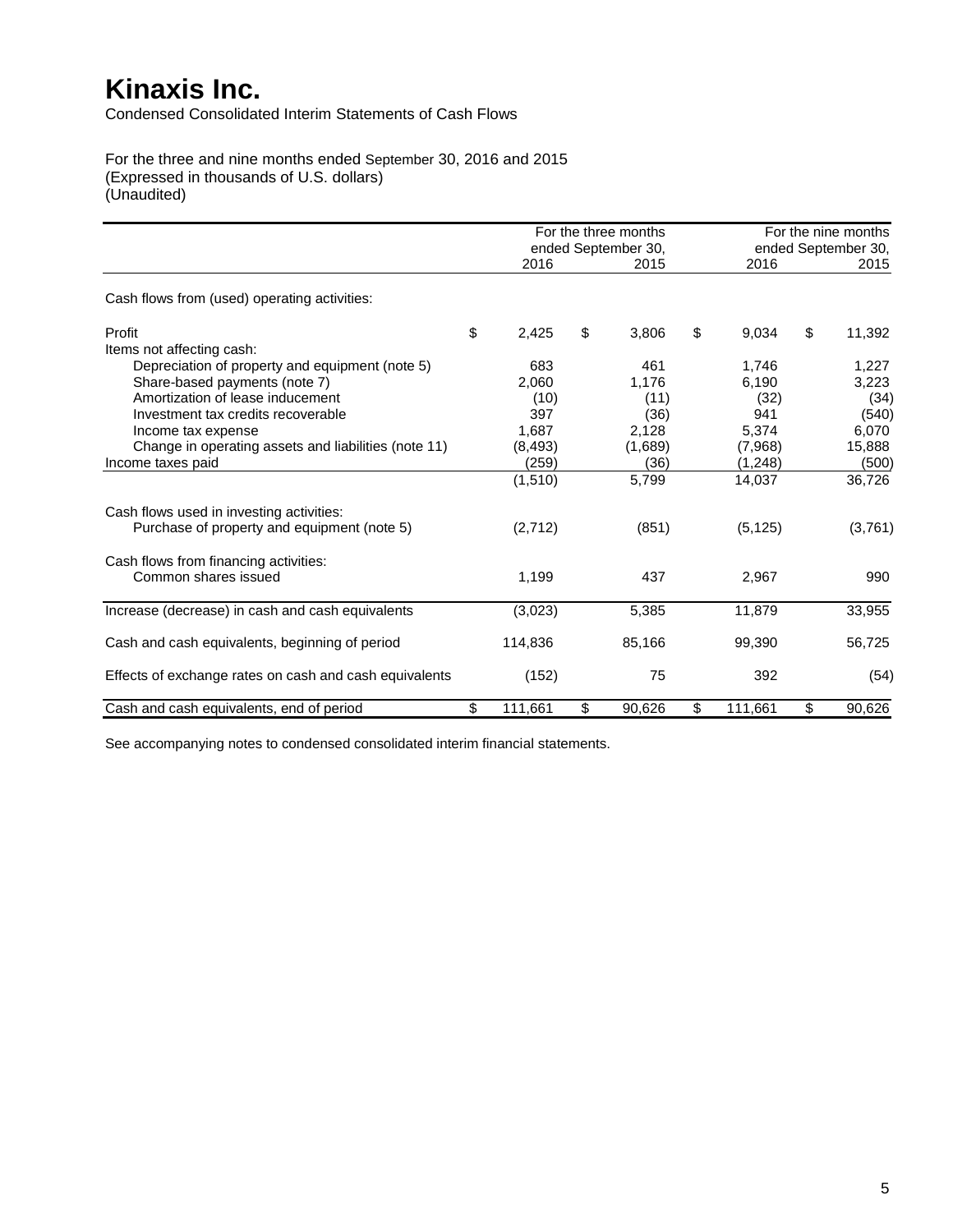Notes to Condensed Consolidated Interim Financial Statements

For the three and nine months ended September 30, 2016 (Expressed in thousands of U.S. dollars, except share and per share data) (Unaudited)

#### **1. Corporate information:**

Kinaxis Inc. ("Kinaxis" or the "Company") is incorporated under the Canada Business Corporations Act and domiciled in Ontario, Canada. The address of the Company's registered office is 700 Silver Seven Road, Ottawa, Ontario. The consolidated financial statements of the Company as at September 30, 2016 and for the three and nine months ended September 30, 2016 and 2015 comprise the Company and its subsidiaries.

Kinaxis is a leading provider of cloud-based subscription software that enables its customers to improve and accelerate analysis and decision-making across their supply chain operations. Kinaxis is a global enterprise with offices in Chicago, United States; Tokyo, Japan; Hong Kong, China; Eindhoven, The Netherlands; Seoul, South Korea; and Ottawa, Canada.

#### **2. Basis of preparation:**

(a) Statement of compliance:

The unaudited condensed consolidated interim financial statements have been prepared in accordance with International Accounting Standard 34 *Interim Financial Reporting* as issued by the International Accounting Standards Board ("IASB"). They do not include all the information required for a complete set of financial statements prepared in accordance with International Financial Reporting Standards ("IFRS") and should be read in conjunction with the annual consolidated financial statements of the Company for the year ended December 31, 2015. However, selected explanatory notes are included to explain events and transactions that are significant to an understanding of the changes in the Company's financial position and performance since the last annual consolidated financial statements as at and for the year ended December 31, 2015.

Certain comparative figures have been reclassified to conform to the current year's presentation.

The unaudited condensed consolidated interim financial statements were authorized for issue by the Board of Directors on November 2, 2016.

(b) Use of estimates and judgments:

In preparing these unaudited condensed consolidated interim financial statements, Management makes judgements, estimates and assumptions that affect the application of accounting policies and the reported amounts of assets and liabilities, income and expense. Actual results may differ from these estimates.

The significant judgements made by Management in applying the Company's accounting policies and the key sources of estimation uncertainty were the same as those that applied to the consolidated financial statements as at and for the year ended December 31, 2015.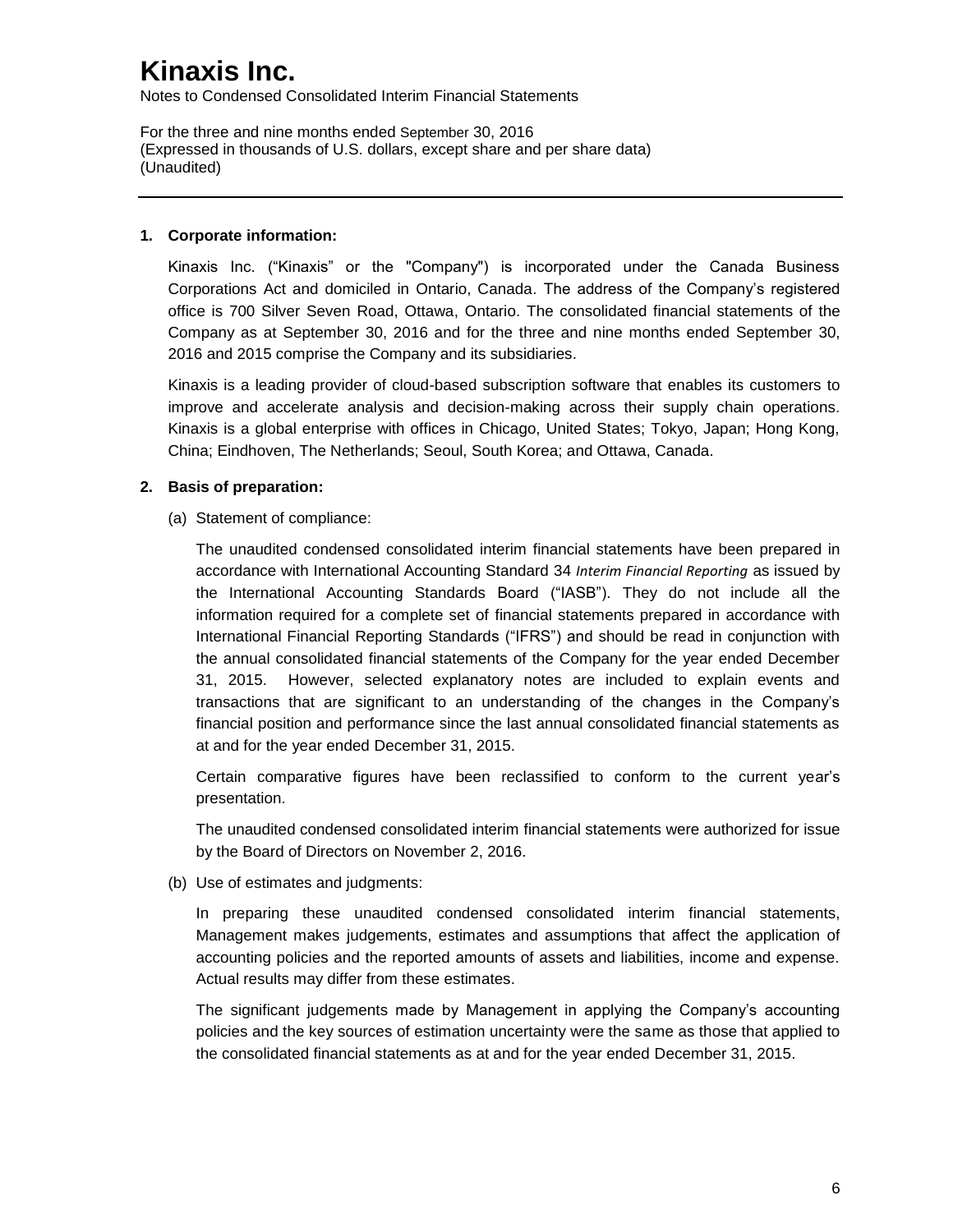Notes to Condensed Consolidated Interim Financial Statements

For the three and nine months ended September 30, 2016 (Expressed in thousands of U.S. dollars, except share and per share data) (Unaudited)

#### **3. Significant accounting policies:**

The accounting policies applied in these unaudited condensed consolidated interim financial statements are the same as those applied in the Company's consolidated financial statements as at and for the year ending December 31, 2015.

(a) Standards and interpretations in issue not yet adopted:

The following is a list of standards and amendments that have been issued but not yet adopted by the Company.

#### IFRS 15: Revenue from Contracts with Customers

In April 2016, the International Accounting Standards Board issued narrow scope amendments to IFRS 15 Revenue from Contracts with Customers. The amendments clarify how to identify a performance obligation (the promise to transfer a good or a service to a customer) in a contract. They also help determine whether a company is a principal (the provider of a good or service) or an agent (responsible for arranging for the good or service to be provided); and determine whether the revenue from granting a license should be recognized at a point in time or over time. In addition to the clarifications, the amendments include two additional reliefs to reduce cost and complexity for a company when it first applies the new Standard. Similar to the standard, the prospective application date of these amendments is for annual periods beginning on or after January 1, 2018. Early adoption is allowed. The Company does not intend to adopt these amendments in fiscal 2016 and is currently evaluating the impact of adoption of these amendments on the consolidated financial statements.

#### IFRS 2: Share-based Payments

In June 2016, the International Accounting Standards Board issued amendments to IFRS 2 Share-based Payments. The amendments, which were developed through the IFRS Interpretations Committee, provide requirements on the accounting for the effects of vesting and non-vesting conditions on the measurement of cash-settled share-based payments. They also provide guidance on the accounting for share-based payment transactions with a net settlement feature for withholding tax obligations; and a modification to the terms and conditions of a sharebased payment that changes the classification of the transaction from cash-settled to equitysettled. These amendments are to be applied prospectively for annual periods beginning on or after January 1, 2018. Early adoption is allowed and specific transitional provisions apply. The Company does not intend to adopt these amendments in fiscal 2016 and is currently evaluating the impact of adoption of these amendments on the consolidated financial statements.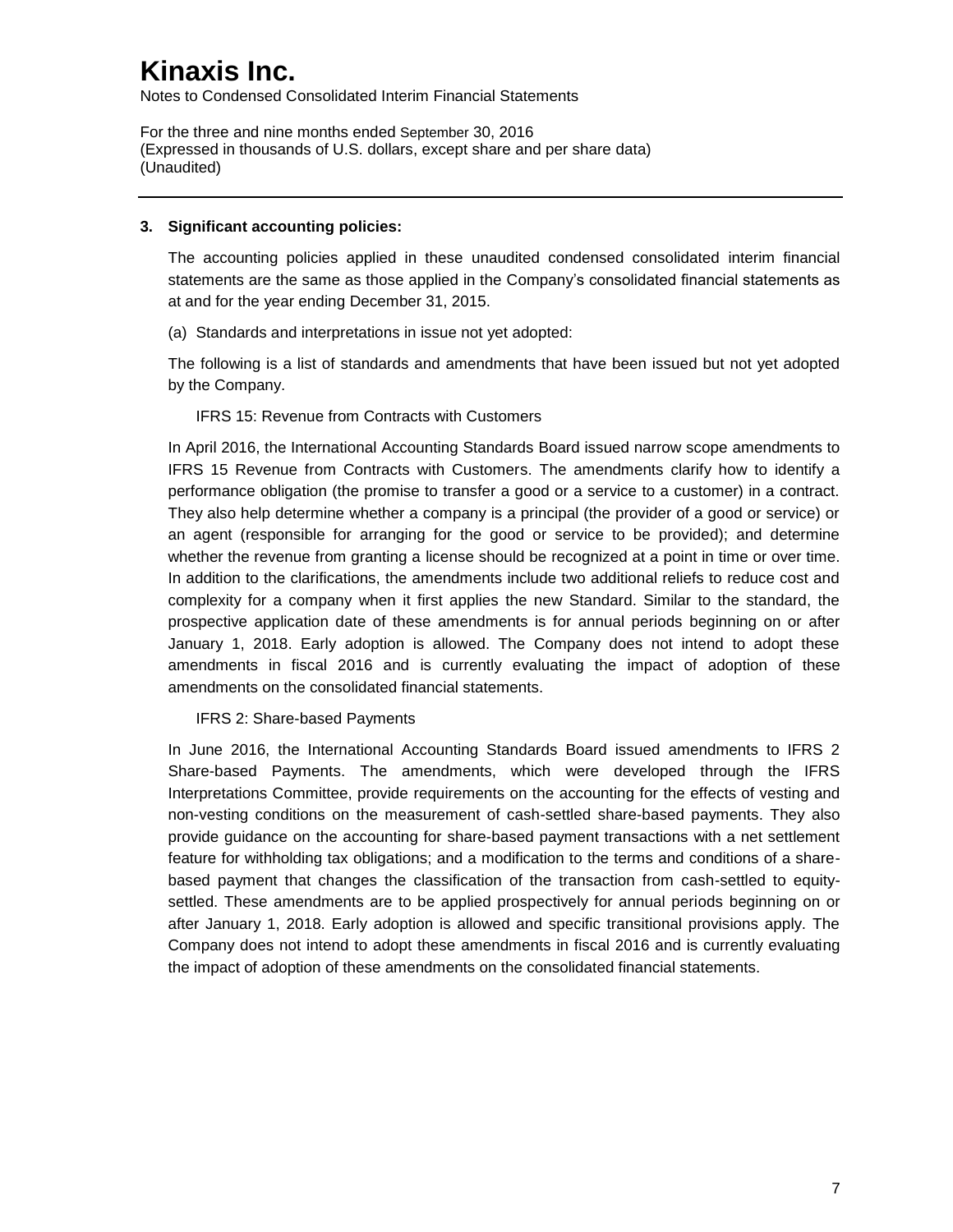Notes to Condensed Consolidated Interim Financial Statements

For the three and nine months ended September 30, 2016 (Expressed in thousands of U.S. dollars, except share and per share data) (Unaudited)

#### **3. Significant accounting policies (continued):**

(b) Standards and interpretations in issue:

Amendments to IAS 16 and IAS 38

In May 2014, the International Accounting Standards Board issued amendments to IAS 16 Property, Plant and Equipment and IAS 38 Intangible Assets. These amendments prohibit entities from using a revenue-based depreciation method for items of property, plant and equipment. They also introduce a rebuttable presumption that revenue is not an appropriate basis for amortization of an intangible asset. The amendments explain that an expected future reduction in selling prices could be indicative of a reduction of the future economic benefits embodied in an asset. These amendments became effective for annual periods beginning on or after January 1, 2016. The adoption of these amendments did not have a material impact on the consolidated financial statements.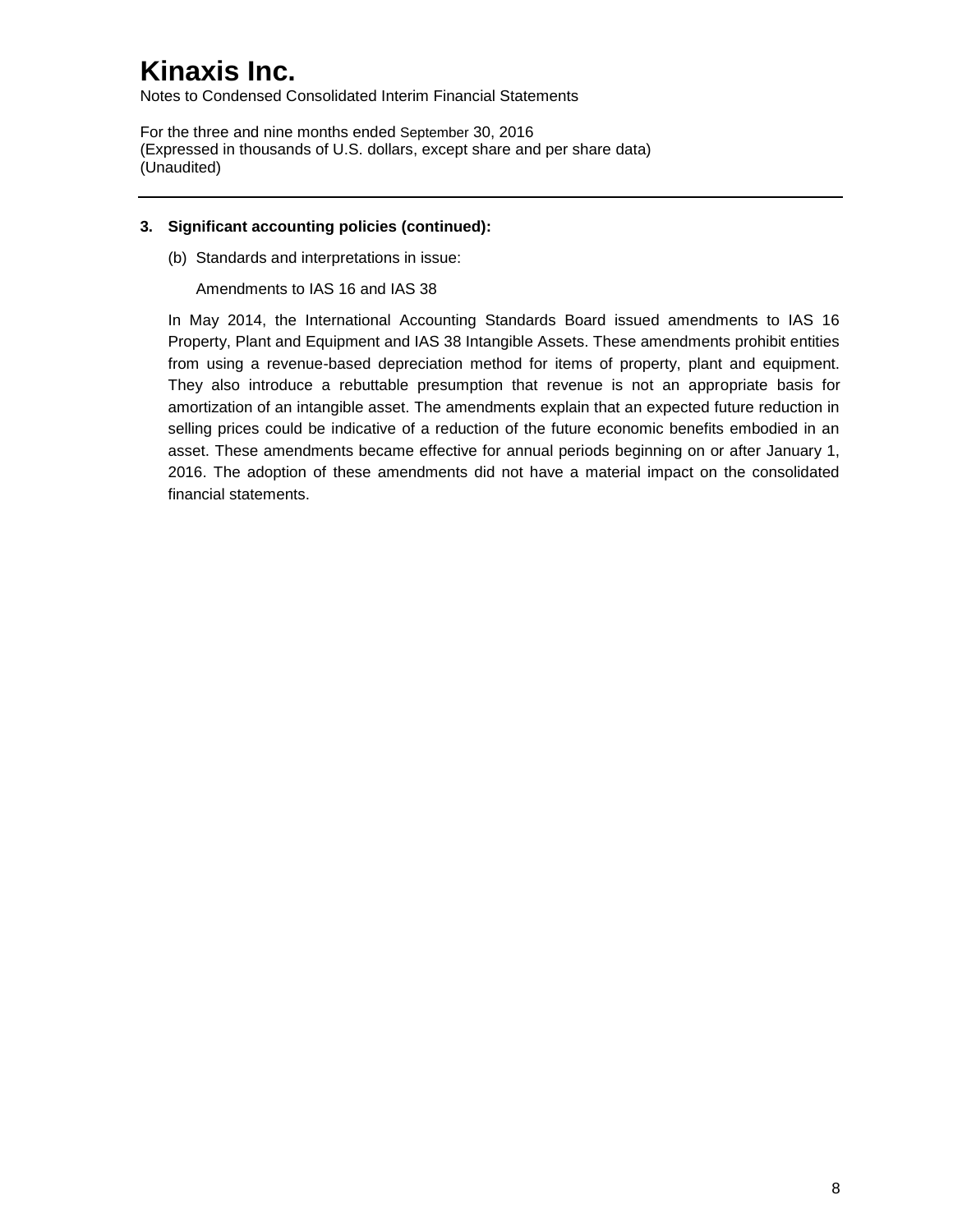Notes to Condensed Consolidated Interim Financial Statements

For the three and nine months ended September 30, 2016 (Expressed in thousands of U.S. dollars, except share and per share data) (Unaudited)

#### **4. Accounts receivable:**

|                                    |   | September 30,<br>2016 | December 31,<br>2015 |
|------------------------------------|---|-----------------------|----------------------|
| Trade accounts receivable<br>Other | S | 26,925<br>4,918       | \$<br>14,912<br>921  |
|                                    |   | 31,843                | 15,833               |

There have been no balances written off for the three and nine months ended September 30, 2016 or September 30, 2015 or any allowance for doubtful accounts recorded as at September 30, 2016 or December 31, 2015.

#### **5. Property and equipment:**

|                    |    |           |           | Office                    |    |              |           | Total        |
|--------------------|----|-----------|-----------|---------------------------|----|--------------|-----------|--------------|
|                    |    | Computer  | Computer  | furniture and             |    | Leasehold    |           | property and |
| Cost               |    | equipment | software  | equipment                 |    | improvements |           | equipment    |
|                    |    |           |           |                           |    |              |           |              |
| Balance, December  |    |           |           |                           |    |              |           |              |
| 31, 2015           | \$ | 9,357     | \$<br>700 | \$<br>124                 | \$ | 2,411        | \$        | 12,592       |
| Additions          |    | 4,495     | 88        | 5                         |    | 537          |           | 5,125        |
| Balance, September |    |           |           |                           |    |              |           |              |
| 30, 2016           | \$ | 13,852    | \$<br>788 | \$<br>129                 | \$ | 2,948        | \$        | 17,717       |
|                    |    |           |           |                           |    |              |           |              |
|                    |    |           |           | Office                    |    |              |           | Total        |
| Accumulated        |    | Computer  | Computer  | furniture and             |    | Leasehold    |           | property and |
| depreciation       |    | equipment | software  | equipment<br>improvements |    |              | equipment |              |
|                    |    |           |           |                           |    |              |           |              |
| Balance, December  |    |           |           |                           |    |              |           |              |
| 31, 2015           | \$ | 2,677     | \$<br>350 | \$<br>81                  | \$ | 2,132        | \$        | 5,240        |
| Depreciation       |    | 1,545     | 112       | 12                        |    | 77           |           | 1,746        |
| Balance, September |    |           |           |                           |    |              |           |              |
| 30, 2016           | \$ | 4,222     | \$<br>462 | \$<br>93                  | \$ | 2,209        | \$        | 6,986        |
|                    |    |           |           |                           |    |              |           |              |
|                    |    |           |           | Office                    |    |              |           | Total        |
| Carrying           |    | Computer  | Computer  | furniture and             |    | Leasehold    |           | property and |
| value              |    | equipment | software  | equipment                 |    | improvements |           | equipment    |
|                    |    |           |           |                           |    |              |           |              |
| December 31, 2015  | \$ | 6.680     | \$<br>350 | \$<br>43                  | \$ | 279          | \$        | 7,352        |
| September 30, 2016 |    | 9.630     | 326       | 36                        |    | 739          |           | 10,731       |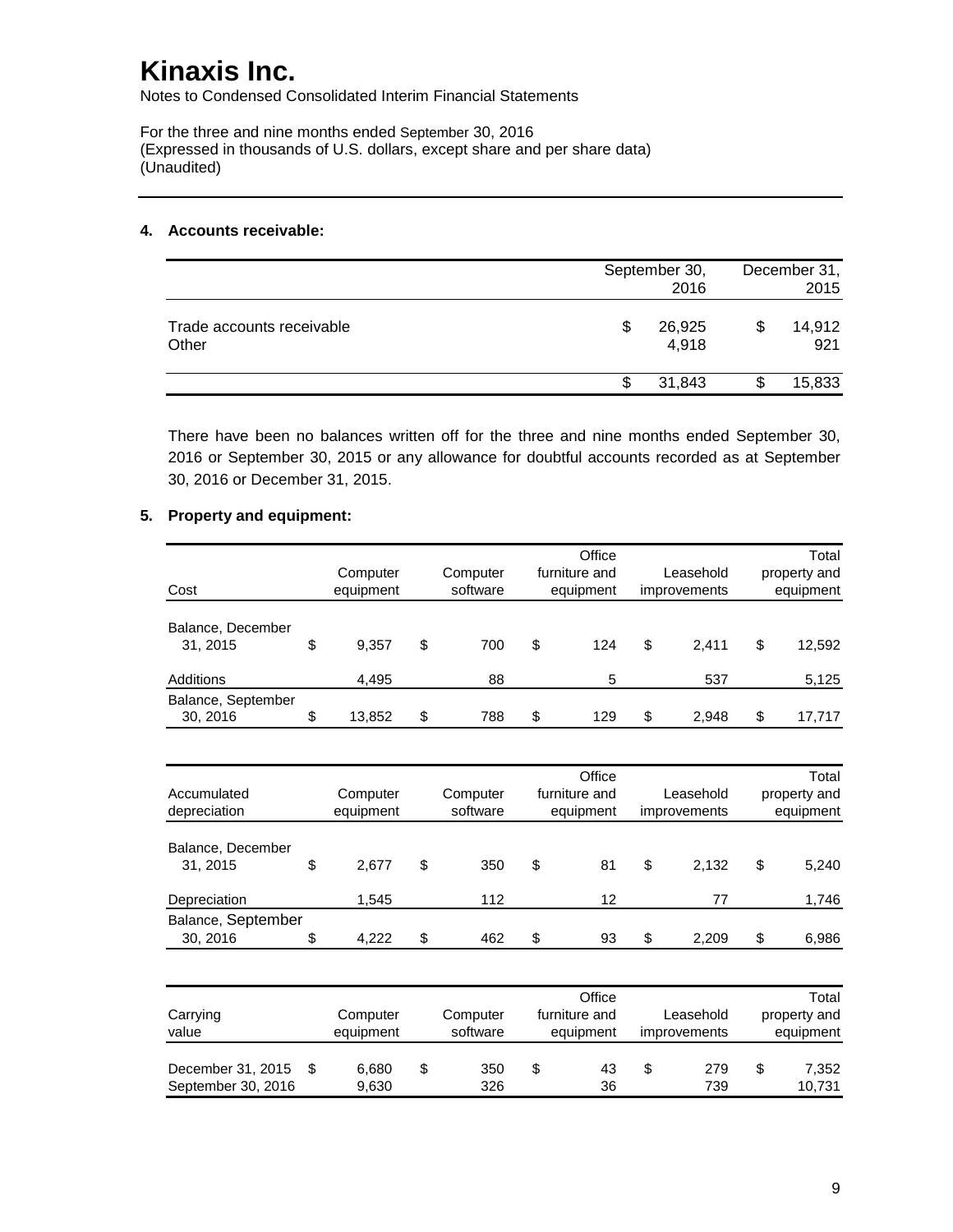Notes to Condensed Consolidated Interim Financial Statements

For the three and nine months ended September 30, 2016 (Expressed in thousands of U.S. dollars, except share and per share data) (Unaudited)

#### **5. Property and equipment (continued):**

The following table presents the depreciation expense by function for the three and nine months ended September 30:

|                                                                                                    |                  |   | For the three months<br>ended September 30, |   |                     | For the nine months<br>ended September 30, |                   |  |
|----------------------------------------------------------------------------------------------------|------------------|---|---------------------------------------------|---|---------------------|--------------------------------------------|-------------------|--|
|                                                                                                    | 2016             |   | 2015                                        |   | 2016                |                                            | 2015              |  |
| Cost of revenue<br>Selling and marketing<br>Research and development<br>General and administrative | 527<br>102<br>53 | S | 306<br>88<br>66                             | S | 1,301<br>296<br>147 | S                                          | 791<br>241<br>193 |  |
|                                                                                                    | 683              |   |                                             |   | 1.746               |                                            |                   |  |

#### **6. Accounts payable and accrued liabilities:**

|                            |   | September 30, | December 31, |       |  |
|----------------------------|---|---------------|--------------|-------|--|
|                            |   | 2016          |              | 2015  |  |
|                            |   |               |              |       |  |
| Trade accounts payable     | S | 2.401         | S            | 721   |  |
| <b>Accrued liabilities</b> |   | 6,323         |              | 5,569 |  |
| Taxes payable              |   | 2.239         |              | 504   |  |
|                            |   | 10,963        |              | 6.794 |  |

#### **7. Share capital:**

#### *Authorized*

The Company is authorized to issue an unlimited number of Common Shares.

*Issued:*

|                                                   | Common shares |              |
|---------------------------------------------------|---------------|--------------|
|                                                   | <b>Shares</b> | Amount       |
| Shares outstanding at December 31, 2014           | 23,739,342    | \$<br>87,219 |
| Shares issued from exercised options              | 377,847       | 1,414        |
| Shares outstanding at September 30, 2015          | 24,117,189    | \$<br>88,633 |
| Shares outstanding at December 31, 2015           | 24,420,004    | \$<br>90,808 |
| Shares issued from exercised options              | 399,385       | 4,393        |
| Shares issued from exercised deferred share units | 6,917         | 151          |
| Shares outstanding at September 30, 2016          | 24,826,306    | \$<br>95,352 |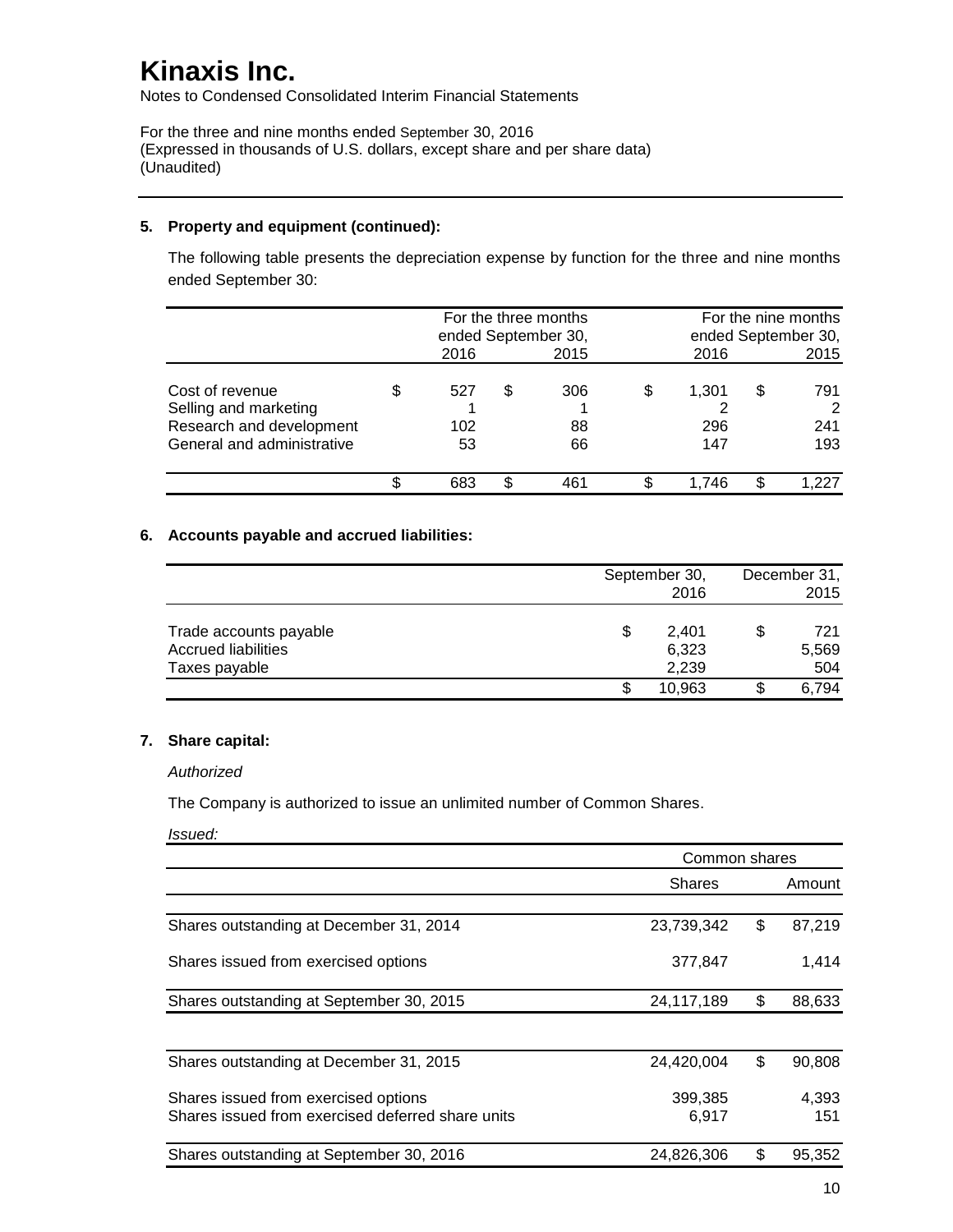Notes to Condensed Consolidated Interim Financial Statements

For the three and nine months ended September 30, 2016 (Expressed in thousands of U.S. dollars, except share and per share data) (Unaudited)

#### **7. Share capital (continued):**

#### *Stock option plans*

A summary of the status of the plan is as follows:

|                      |               | Nine months ended  |                |               | Year ended        |
|----------------------|---------------|--------------------|----------------|---------------|-------------------|
|                      |               | September 30, 2016 |                |               | December 31, 2015 |
|                      |               |                    | Weighted       |               | Weighted          |
|                      |               |                    | average        |               | average           |
|                      | <b>Shares</b> | exercise price     |                | <b>Shares</b> | exercise price    |
|                      |               |                    | (U.S. dollars) |               | (U.S. dollars)    |
| Options outstanding, |               |                    |                |               |                   |
| beginning of period  | 2,571,206     | \$                 | 15.62          | 2,170,802     | \$<br>5.74        |
| Granted              | 301,000       |                    | 44.53          | 1,048,000     | 29.71             |
| Exercised            | (399, 385)    |                    | 7.42           | (622,328)     | 2.99              |
| Forfeited            | (7,500)       |                    | 7.57           | (24, 818)     | 9.26              |
| <b>Expired</b>       |               |                    |                | (450)         | 0.87              |
| Options outstanding, |               |                    |                |               |                   |
| end of period        | 2,465,321     | \$.                | 21.33          | 2,571,206     | \$15.62           |
| Options exercisable, |               |                    |                |               |                   |
| end of period        | 755,821       | \$                 | 5.79           | 787,393       | \$<br>3.97        |

The following table summarizes information about stock options outstanding at September 30, 2016:

|                     | Options outstanding |                     |                |             | Options exercisable |
|---------------------|---------------------|---------------------|----------------|-------------|---------------------|
|                     |                     | Weighted<br>average | Weighted       |             | Weighted            |
| Range               | Number              | remaining           | average        | Number      | average             |
| of exercise         | outstanding         | contractual         | exercise       | exercisable | exercise            |
| prices              | at 09/30/16         | life                | price          | at 09/30/16 | price               |
| (U.S. dollars)      |                     |                     | (U.S. dollars) |             | $(U.S.$ dollars)    |
|                     |                     |                     |                |             |                     |
| 1.60 to 3.20<br>\$. | 501.071             | 5.19                | \$.<br>2.25    | 481,071     | 2.21<br>\$.         |
| 6.60 to 9.95        | 540.600             | 7.34                | 9.63           | 205,600     | 9.58                |
| 10.00 to 14.50      | 131.900             | 8.11                | 13.36          | 31,900      | 13.12               |
| 19.00 to 24.50      | 205,750             | 8.54                | 20.91          | 17,500      | 20.08               |
| 29,00 to 30,50      | 119.000             | 9.08                | 29.36          | 19,750      | 29.01               |
| 34,00 to 35,50      | 706.000             | 9.25                | 34.55          |             |                     |
| 37.00 to 47.50      | 261.000             | 9.92                | 47.12          |             |                     |
|                     | 2,465,351           | 7.95                | \$21.33        | 755,821     | \$<br>5.79          |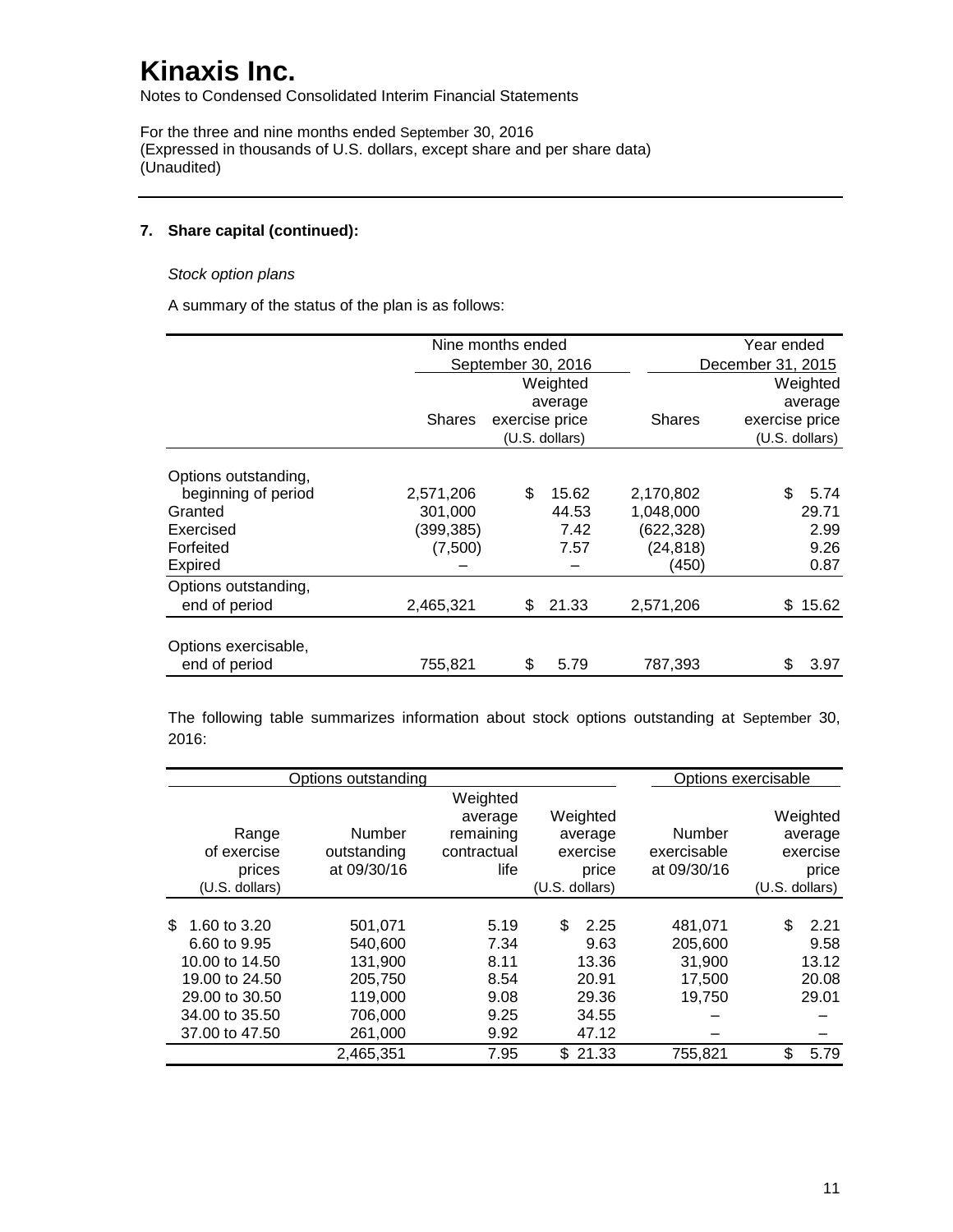Notes to Condensed Consolidated Interim Financial Statements

For the three and nine months ended September 30, 2016 (Expressed in thousands of U.S. dollars, except share and per share data) (Unaudited)

#### **7. Share capital (continued):**

#### *Stock option plans (continued)*

At September 30, 2016, there were 518,764 stock options available for grant under the Plan. During the nine months ended September 30, 2016, the Company granted 301,000 (year ended December 31, 2015 – 1,048,000) options and recorded share-based compensation expense for the nine months ended September 30, 2016 of \$4,570 (nine months ended September 30, 2015 - \$2,103) related to the vesting of options granted in 2016 and previous years. The per share weighted-average fair value of stock options granted during the nine months ended September 30, 2016 was \$14.08 (year ended December 31, 2015 - \$9.84) on the date of grant using the Black Scholes option-pricing model with the following weighted-average assumptions: exercise price is equal to the price of the underlying share, expected dividend yield 0%, risk-free interest rate of 1.09% (year ended December 31, 2015 - 1.64%), an expected life of 3 to 6 years (year ended December 31, 2015 – 3 to 8 years), and estimated volatility of 41% (year ended December 31, 2015 - 40%). Volatility is estimated by benchmarking to comparable publicly traded companies operating in a similar market segment. The forfeiture rate was estimated at 10% (year ended December 31, 2015 - 10%). The forfeiture rate is estimated based upon an analysis of actual forfeitures.

#### *Share Unit Plan*

At September 30, 2016, there were 516,412 share units available for grant under the Plan. During the nine months ended September 30, 2016, the Company granted 58,588 (year ended December 31, 2015 – 95,000) restricted share units ("RSU"). There were 148,587 (year ended December 31, 2015 – 89,999) RSUs outstanding at September 30, 2016. Each RSU entitles the participant to receive one Common Share. The RSUs vest based over time in three equal annual tranches. The fair value of the RSUs granted during the nine months ended September 30, 2016 was \$25.27 (nine months ended September 30, 2015 - \$17.35) per unit using the fair value of a Common Share at time of grant. The Company recorded share-based compensation expense for the nine months ended September 30, 2016 of \$1,125 (nine months ended September 30, 2015 - \$964) related to the RSUs.

During the nine months ended September 30, 2016, the Company granted 19,585 (year ended December 31, 2015 – 9,000) deferred share units ("DSU"). There were 21,668 (year ended December 31, 2015 – 9,000) DSUs outstanding at September 30, 2016. Each DSU entitles the participant to receive one Common Share. The DSUs vest immediately as the participants are entitled to the shares upon termination of their service. The fair value of the DSUs granted during the nine months ended September 30, 2016 was \$25.27 (nine months ended September 30, 2015 – \$17.35) per unit using the fair value of a Common Share at time of grant. The Company recorded share-based compensation expense for the nine months ended September 30, 2016 of \$495 (nine months ended September 30, 2015 - \$156) related to the DSUs.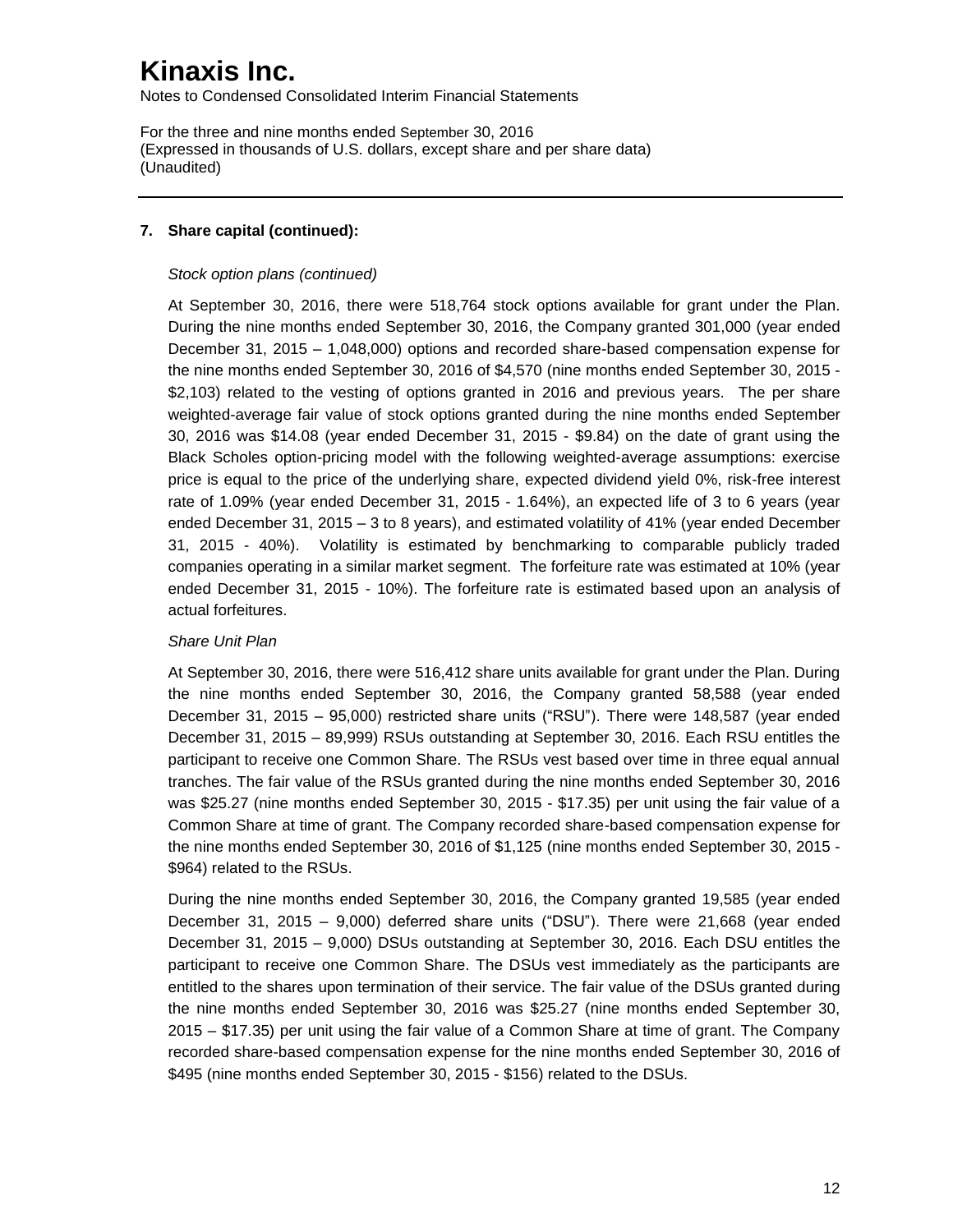Notes to Condensed Consolidated Interim Financial Statements

For the three and nine months ended September 30, 2016 (Expressed in thousands of U.S. dollars, except share and per share data) (Unaudited)

#### **7. Share capital (continued):**

*Stock option plans (continued)*

The following table presents the share-based payments expense by function for the three and nine months ended September 30:

|                            |           |     | For the three months | For the nine months |   |                     |  |
|----------------------------|-----------|-----|----------------------|---------------------|---|---------------------|--|
|                            |           |     | ended September 30,  |                     |   | ended September 30, |  |
|                            | 2016      |     | 2015                 | 2016                |   | 2015                |  |
| Cost of revenue            | \$<br>349 | S   | 223                  | \$<br>894           | S | 631                 |  |
| Selling and marketing      | 431       |     | 241                  | 1,148               |   | 604                 |  |
| Research and development   | 315       |     | 291                  | 908                 |   | 684                 |  |
| General and administrative | 965       |     | 421                  | 3.240               |   | 1,304               |  |
|                            | 2.060     | \$. | 1.176                | 6.190               | S | 3,223               |  |

#### **8. Earnings per share:**

The following table summarizes the calculation of the weighted average number of basic and diluted Common Shares for the three and nine months ended September 30:

|                                                                 |            | For the three months<br>ended September 30, |            | For the nine months<br>ended September 30, |
|-----------------------------------------------------------------|------------|---------------------------------------------|------------|--------------------------------------------|
|                                                                 | 2016       | 2015                                        | 2016       | 2015                                       |
| <b>Issued Common Shares</b><br>at beginning of period           | 24,680,234 | 23,901,205                                  | 24,420,004 | 23,739,342                                 |
| Effect of shares issued from<br>exercise of options             | 55,563     | 55,997                                      | 164,557    | 112,095                                    |
| Effect of shares issued from<br>vesting of deferred share units | 3,759      |                                             | 1,262      |                                            |
|                                                                 |            |                                             |            |                                            |
| Weighted average number<br>of basic Common                      |            |                                             |            |                                            |
| Shares at September 30                                          | 24,739,556 | 23,957,202                                  | 24,585,823 | 23,851,437                                 |
| Effect of share options<br>on issue                             | 1,213,475  | 1, 431, 732                                 | 1,183,461  | 1,432,637                                  |
| Effect of share units<br>on issue                               | 160,370    | 109,824                                     | 136,313    | 81,555                                     |
| Weighted average number<br>of diluted Common Shares             | 26,113,401 | 25,498,758                                  | 25,905,597 | 25,365,629                                 |

For the three and nine months ended September 30, 2016, 261,000 and 967,000 (three and nine months ended September 30, 2015 – 340,000) options were excluded from the weighted average number of diluted common shares as their effect would have been anti-dilutive.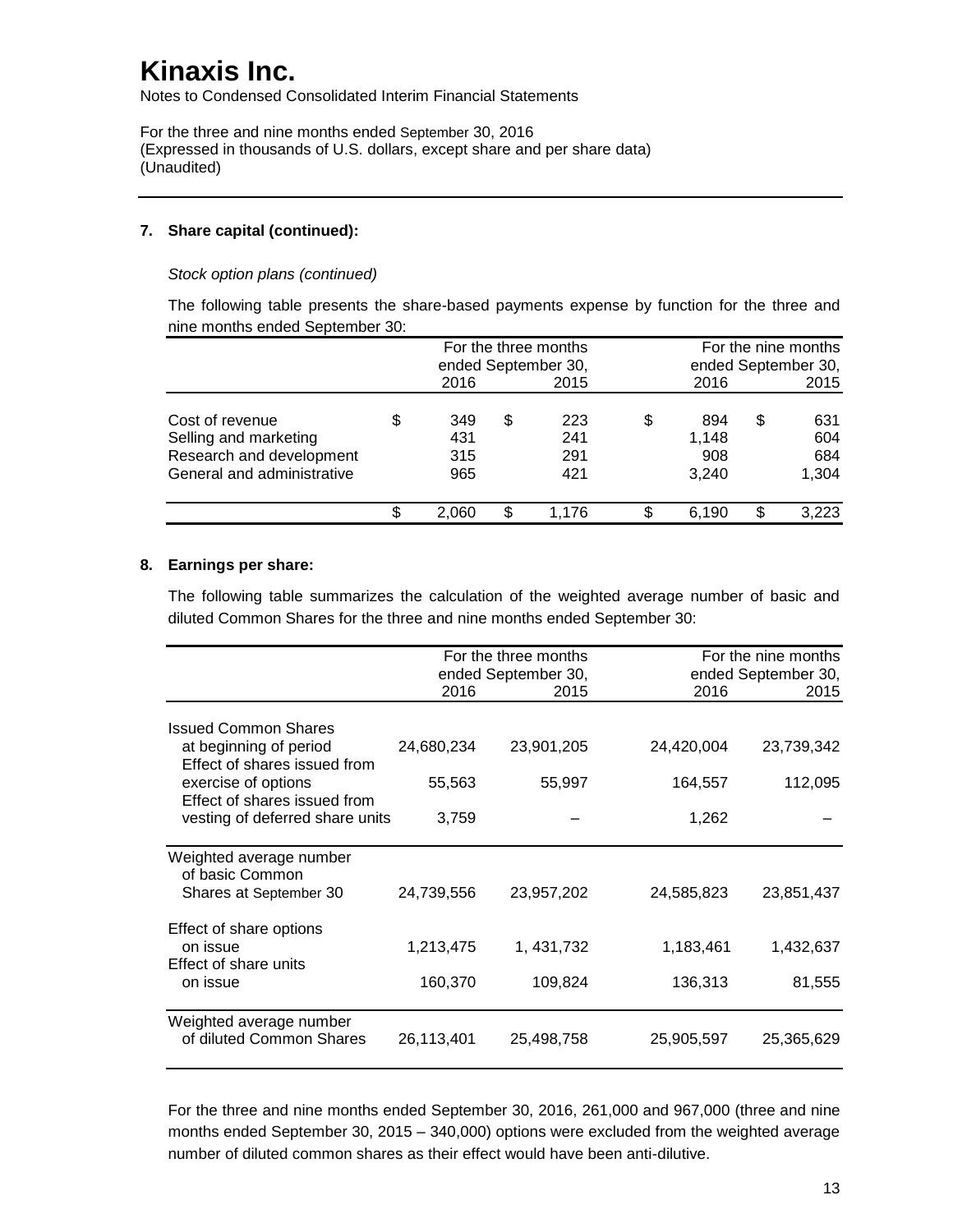Notes to Condensed Consolidated Interim Financial Statements

For the three and nine months ended September 30, 2016 (Expressed in thousands of U.S. dollars, except share and per share data) (Unaudited)

#### **9. Revenue:**

|                                                                  | For the three months<br>ended September 30, |    |                        |                         |   | For the nine months<br>ended September 30, |
|------------------------------------------------------------------|---------------------------------------------|----|------------------------|-------------------------|---|--------------------------------------------|
|                                                                  | 2016                                        |    | 2015                   | 2016                    |   | 2015                                       |
| Subscription<br>Professional services<br>Maintenance and support | \$<br>20,753<br>8,918<br>250                | S  | 16,544<br>6,870<br>251 | 59.178<br>25,760<br>749 | S | 48,236<br>18,025<br>819                    |
|                                                                  | 29.921                                      | S. | 23.665                 | 85.687                  |   | 67.080                                     |

### **10. Research and development:**

|                                                                | For the three months<br>ended September 30, |     |                |                   | For the nine months<br>ended September 30, |                   |
|----------------------------------------------------------------|---------------------------------------------|-----|----------------|-------------------|--------------------------------------------|-------------------|
|                                                                | 2016                                        |     | 2015           | 2016              |                                            | 2015              |
| Research and development<br>expenses<br>Investment tax credits | \$<br>5,936<br>(252)                        | S   | 4.197<br>(321) | 16,250<br>(1,093) | S                                          | 12,506<br>(1,004) |
|                                                                | 5.684                                       | \$. | 3.876          | 15.157            |                                            | 11,502            |

### **11. Statement of cash flows:**

Changes in operating assets and liabilities:

|                                                                                                                    | For the three months<br>ended September 30, |    |                         |                             |    | For the nine months<br>ended September 30, |
|--------------------------------------------------------------------------------------------------------------------|---------------------------------------------|----|-------------------------|-----------------------------|----|--------------------------------------------|
|                                                                                                                    | 2016                                        |    | 2015                    | 2016                        |    | 2015                                       |
| Trade and other receivables<br>\$.<br>Investment tax credit receivable<br>Prepaid expenses<br>Accounts payable and | (18,065)<br>26<br>168                       | \$ | (9,409)<br>287<br>(103) | (15,944)<br>(85)<br>(1,310) | \$ | (2,859)<br>403<br>117                      |
| accrued liabilities<br>Deferred revenue                                                                            | (603)<br>9,981                              |    | 1,909<br>5,627          | (82)<br>9,453               |    | (1,250)<br>19,477                          |
| S                                                                                                                  | (8,493)                                     | \$ | (1,689)                 | $\left( 7,968\right)$       | S  | 15,888                                     |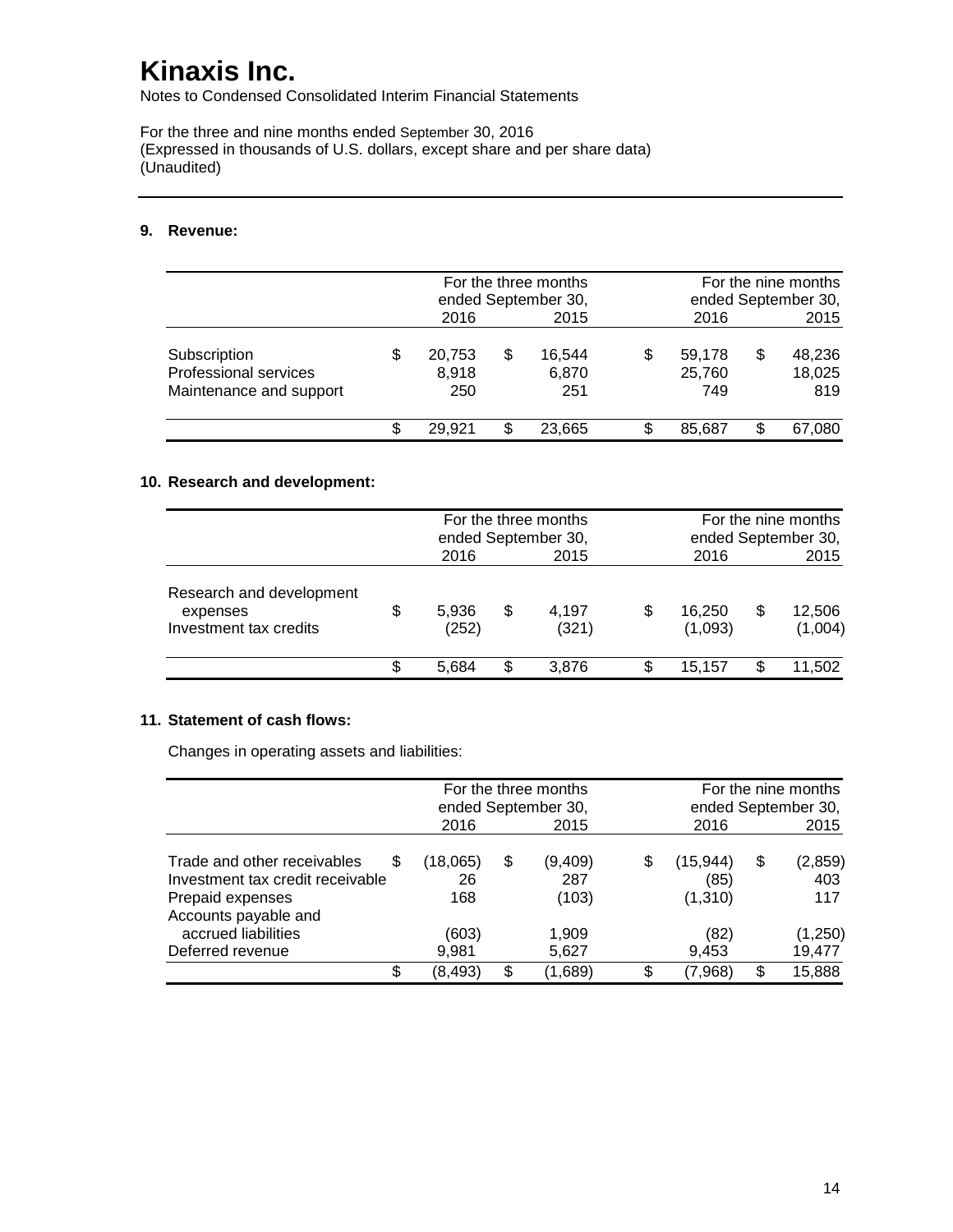Notes to Condensed Consolidated Interim Financial Statements

For the three and nine months ended September 30, 2016 (Expressed in thousands of U.S. dollars, except share and per share data) (Unaudited)

#### **12. Financial instruments:**

(a) Fair value of financial instruments:

The fair value of financial assets and liabilities, together with their carrying amounts are as follows:

|                                                                                                                                                           |                                  |    | September 30,<br>2016      |                                 |   | December 31,<br>2015      |
|-----------------------------------------------------------------------------------------------------------------------------------------------------------|----------------------------------|----|----------------------------|---------------------------------|---|---------------------------|
|                                                                                                                                                           | Carrying                         |    | Fair                       | Carrying                        |   | Fair                      |
| <b>Financial assets</b>                                                                                                                                   | value                            |    | value                      | value                           |   | value                     |
| Loans and receivables,<br>measured at amortized cost:<br>Cash and cash equivalents<br>Trade and other receivables<br>Investment tax credits<br>receivable | \$<br>111,661<br>31,843<br>1.617 | S  | 111,661<br>31,843<br>1.617 | \$<br>99,390<br>15,833<br>1,532 | S | 99,390<br>15,833<br>1,532 |
|                                                                                                                                                           | \$<br>145,121                    | \$ | 145.121                    | \$<br>116,755                   | S | 116,755                   |

|                                                                                                                   |          | September 30,<br>2016 |             | December 31,<br>2015 |
|-------------------------------------------------------------------------------------------------------------------|----------|-----------------------|-------------|----------------------|
|                                                                                                                   | Carrying | Fair                  | Carrying    | Fair                 |
| <b>Financial liabilities</b>                                                                                      | value    | value                 | value       | value                |
| Other financial liabilities,<br>measured at amortized cost:<br>Accounts payables and accrued<br>liabilities<br>\$ | 10.963   | \$<br>10.963          | \$<br>6.794 | \$<br>6,794          |
| \$                                                                                                                | 10.963   | \$<br>10,963          | \$<br>6.794 | \$<br>6.794          |

#### (b) Credit risk:

The maximum exposure to credit risk for trade receivables by geographic region was as follows:

|                      |    | September 30, |    |        |
|----------------------|----|---------------|----|--------|
|                      |    | 2016          |    | 2015   |
| Canada               | \$ | 1.174         | \$ | 265    |
| <b>United States</b> |    | 25,514        |    | 14,056 |
| Other foreign        |    | 237           |    | 591    |
|                      | S  | 26,925        |    | 14,912 |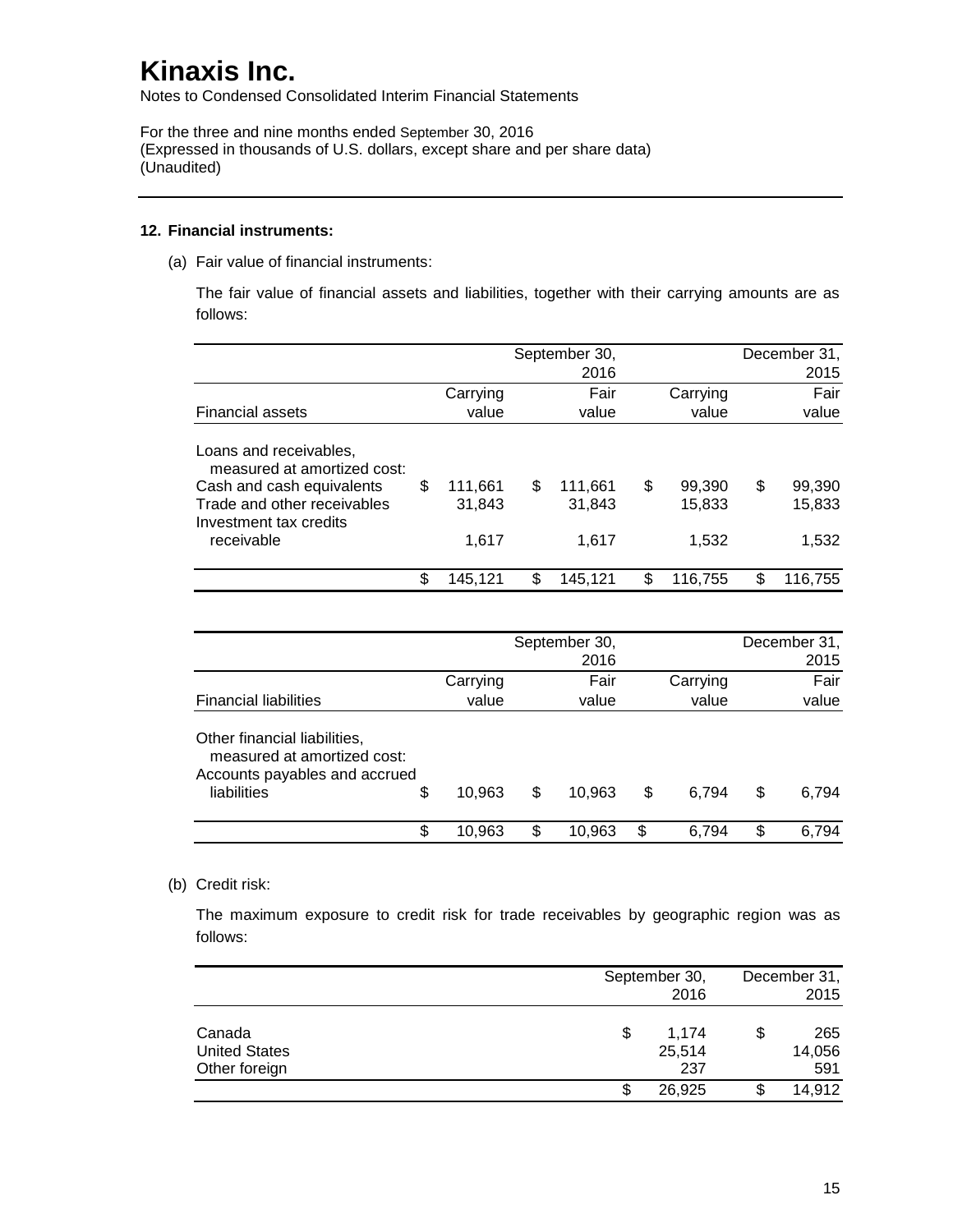Notes to Condensed Consolidated Interim Financial Statements

For the three and nine months ended September 30, 2016 (Expressed in thousands of U.S. dollars, except share and per share data) (Unaudited)

#### **12. Financial instruments (continued):**

(b) Credit risk (continued):

The aging of the trade receivables at the reporting date was as follows:

|                      | September 30, | December 31, |        |  |
|----------------------|---------------|--------------|--------|--|
|                      | 2016          |              | 2015   |  |
| Current              | \$<br>19,223  | \$           | 10,096 |  |
| Past due:            |               |              |        |  |
| $0 - 30$ days        | \$<br>6,474   | \$           | 4,440  |  |
| $31 - 60$ days       | 429           |              | 235    |  |
| Greater than 60 days | 799           |              | 141    |  |
|                      | \$<br>26,925  | œ            | 14,912 |  |

At September 30, 2016, one customer accounted for greater than 10% of total trade receivables (December 31, 2015 – two customers). For the three and nine months ended September 30, 2016 one customer accounted for greater than 10% of revenue (2015 – one customer).

#### **13.Segmented information:**

The Company's Chief Executive Officer ("CEO") has been identified as the chief operating decision maker. The CEO evaluates the performance of the Company and allocates resources based on the information provided by the Company's internal management system at a consolidated level. The Company has determined that it has only one operating segment.

#### *Geographic information*

Revenue from external customers is attributed to geographic areas based on the location of the contracting customers. External revenue on a geographic basis for the three and nine months ending September 30 is as follows:

|                                        |    | For the three months<br>ended September 30, |    |                 |    |                 | For the nine months<br>ended September 30, |
|----------------------------------------|----|---------------------------------------------|----|-----------------|----|-----------------|--------------------------------------------|
|                                        |    | 2016                                        |    | 2015            |    | 2016            | 2015                                       |
| <b>United States</b><br>Canada<br>Asia | \$ | 25,143<br>681                               | \$ | 19,709<br>2,069 | \$ | 73,418<br>3,902 | \$<br>55,505<br>6,229<br>3,104             |
| Europe                                 |    | 3,470<br>627                                |    | 1,184<br>703    |    | 6,380<br>1,987  | 2,242                                      |
|                                        | S  | 29,921                                      | \$ | 23,665          | S. | 85,687          | \$<br>67,080                               |